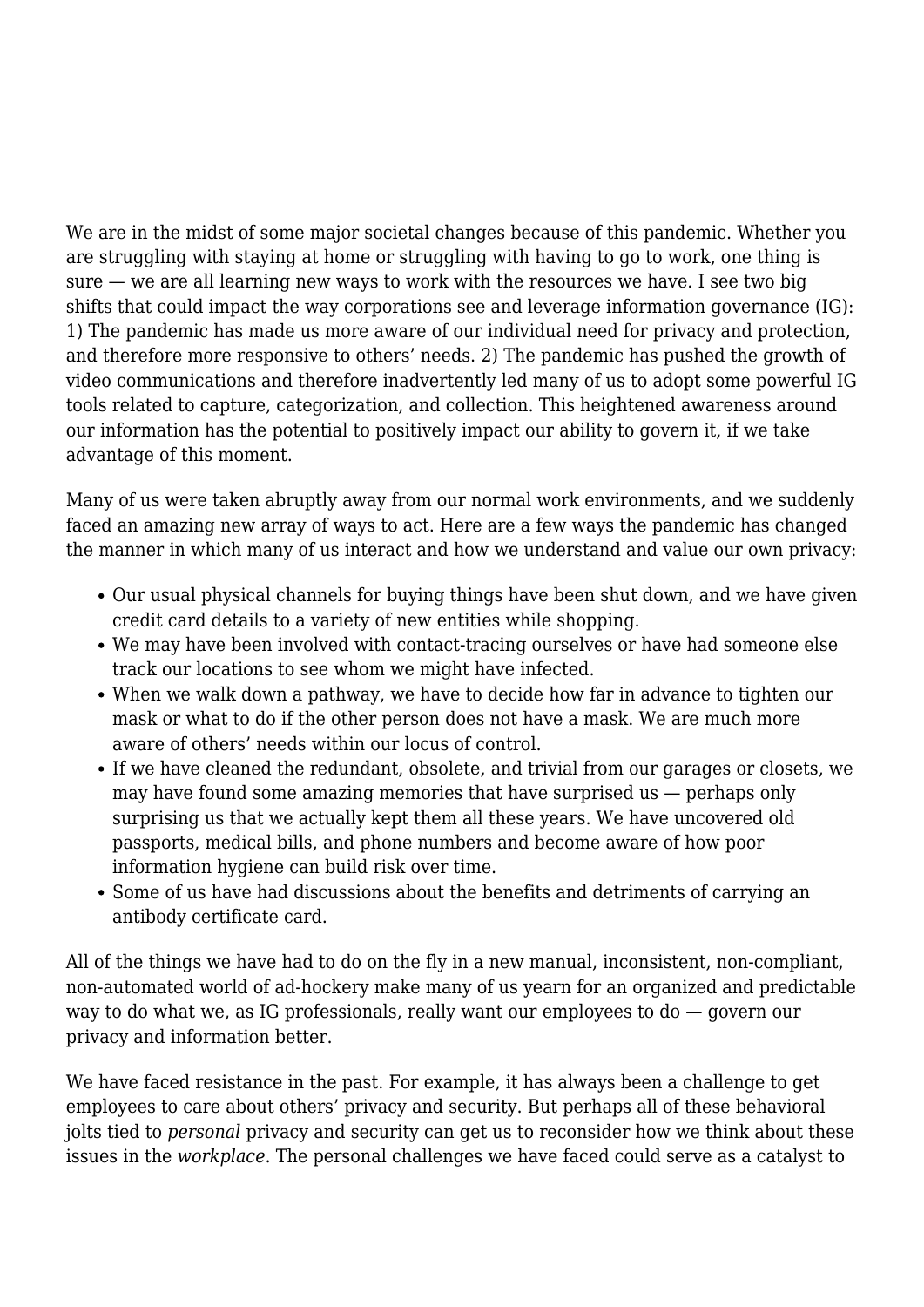a long-overdue re-examination of how we automate the processing, privacy, and security of organizational information. Maybe these examples can serve as a catalyst for a serious conversation about IG.

The second big shift results from the explosion of video conferencing and how it provides integrated access to some amazing governance enablers. A large number of us are now video-meeting in our personal lives, whether for family video conferences, church services, or cocktail hours with friends. Many of us are now relying on these tools if we have shifted to working from home. Video communications will be the way we connect even after the pandemic wanes.

On a recent earnings call, Microsoft CEO Satya Nadella noted that during April the Teams platform added 31 million new daily users – *in a single month*. See the numbers of users, below:

- $\cdot$  04/29/2020  $-$  75 million active daily users
- $\cdot$  03/18/2020  $-$  44 million active daily users
- $\cdot$  03/11/2020  $-$  32 million active daily users
- $\cdot$  11/19/2019  $-$  20 million active daily users

This video conferencing adoption, when integrated with privacy and retention capabilities, provides a single path to governance and compliance that we have been struggling with for years. And, it is going viral (pun intended). True work collaboration does not involve only video, of course. It also involves processes *and* documents *and* data *and* content — *and records. We need to bring all these tools together.*

We have tried integrated solutions before. Traditional ECM systems, for example, were an excellent way to capture and manage records, but it was hard to do all the *other* related and valuable things we did at the same time, like manage the chat sent to set up a phone call to inform someone of the email that was coming that actually contained the record. For years we have struggled with how to get people to either *not* use emails, chats, channels, videos, or odd attachments because they could not be managed as records, *or else* to move those things to a system of record so they could be retained appropriately. A common solution in recent years has been to integrate a system of record into a collaboration tool like SharePoint to build a collaboration platform on the front end integrated into a compliant repository on the back end.

Integration is a good start, but it requires development and multiple systems. It also still leaves out all the other ways that we now communicate and collaborate.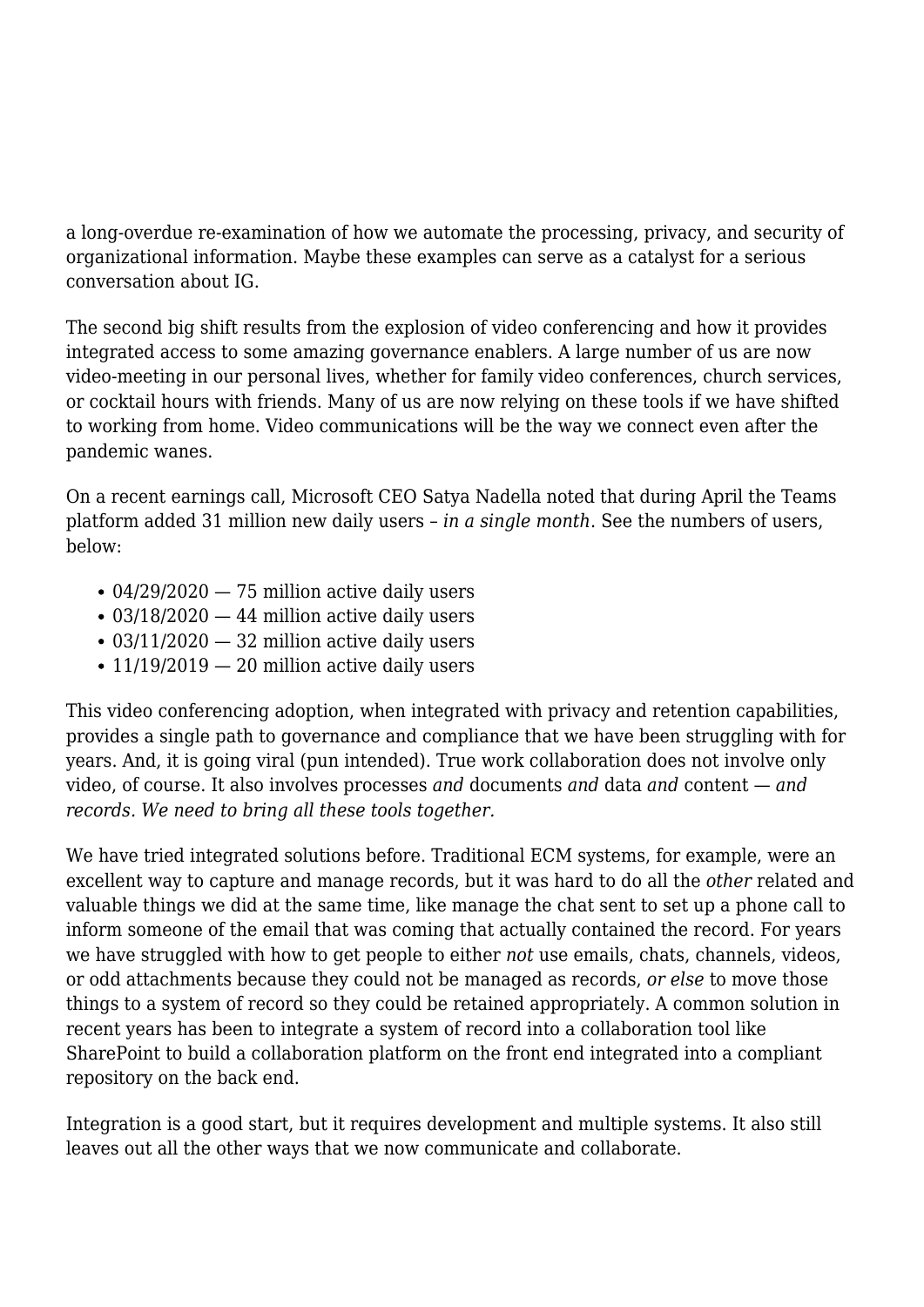A lack of integration means that we captured and classified all the valuable stuff so we would know when to delete it, but all the other collaborative stuff was ignored and perhaps, by default, kept forever. It is a bit like cleaning out your garage by getting rid of your grandmother's china first while keeping all the paint cans and bubble wrap.

Now, suddenly, this viral video communication method *can also* be the channel through which your employees connect with advanced governance tools. Organizations should be asking how they can leverage the adoption of remote styles of communicating, driven by short-term communication needs, into long-term IG value, and how they can take advantage of our new-found comfort with personal video chats and turn it into a compliant approach to organizational collaboration.

In my current role, I think about how these issues apply to business content tools like Microsoft 365. Here are five things organizations can now achieve by viewing the video communication explosion of Microsoft Teams as an opportunity to drive IG. Some of these can be achieved with other tools or combinations of tools, but in Microsoft 365 they are now integrated better than ever before.

When a consolidated communications/collaboration/content system is leveraged effectively:

- 1. **Employees rely less on email.** Fewer tools for communication make IG easier. Email systems are notoriously hard to classify since every email looks like every other one, and everyone's taxonomy is different. Not that moving away from emails is Microsoft's intent – I don't know – but chats and channels (Channels are where you hold meetings, have conversations, and work on files together) are an easier way to keep all the information about a particular issue in one place. When that happens, classification and disposition get more accurate and complete. People on the same team use the same organization structure for the content. Additionally, you can apply automatic retention on the chats and channel content without going to a third-party system of record. If users use email less and chats or channels more, you have begun to eliminate one IG problem.
	- **Discussions are tied directly to ECM (SharePoint).** When you send a document to someone to channel about it, it is accessed in Teams through a SharePoint site. Therefore, it can be managed as a digital object with other SharePoint content. If the system is configured properly, it is also classified. You no longer have the issue of people sending a document in email and forgetting to make sure it gets into the records system as well. If users use channels in Teams as their ECM, you have begun to eliminate a second IG problem.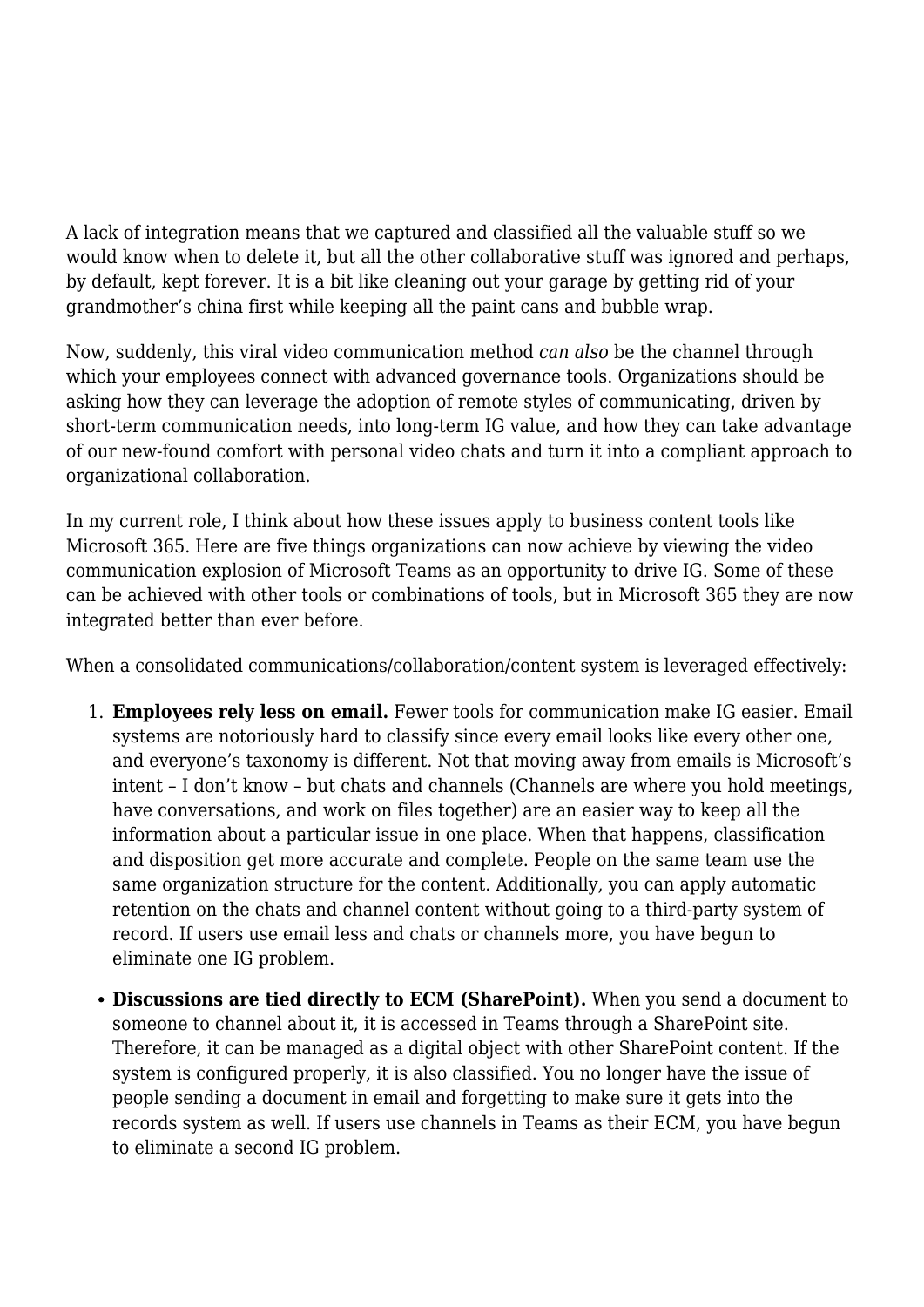- **Auto-classification happens.** Everyone is searching for good IG opportunities for artificial intelligence and auto-classification. Because of the first two items in this list, you are sure to have your unstructured content in a location where auto-classification can happen without additional capture or indexing. By itself, that does not help you with the 30 years of historical knowledge you have stored on your shared drives, but there are other solutions for that. If you use auto-classification and not electronic records management to manually classify records, you have begun to eliminate a third IG problem.
- **Content doesn't get lost if it leaves the organization.** When a document captured in a video meeting (or even the recorded meeting itself) is labeled as a record, the label stays with the content with Azure Information Protection (AIP) regardless of where it goes. Protection and security can be applied to the document anywhere with rights management. If you use protection labels rather than a separate data loss prevention program, you have begun to eliminate a fourth IG problem.
- **Protection and retention are provided by a Microsoft substrate in the cloud that connects governance across many Microsoft products.** If it is not clear already, the set of governance tools that sits under the collaboration tools is in the same substrate as what sits under your email. *Because people are having video meetings, at the same time they are connected to all their governed enterprise information, they are also no longer in functional silos for governance purposes.*That begins to solve your fifth IG problem.

The opportunity for IG professionals is that these capabilities, available as part of your video communications tool, are consistent across governance functions, largely invisible to the user, and in an attractive package. The goal is no longer to move the content to the system, but to move the system to the content.

There are other ways to implement an integrated information ecosystem, and this does not absolve organizations from building a strategy and getting guidance to make sure labeling and functionality meet compliance criteria. But it can now happen without custom integration. This does allow organizations a way to think strategically about automating a variety of governance functions across multiple and varied information inputs.

*Organizations need to capitalize on these two trends: 1) an increased sensitivity to privacy and security and 2) the explosion of video conferencing. And they must use them to drive better IG.* Crisis spawns disruption and innovation. The risk you face is to ignore this transformation. Do not let this opportunity fly by.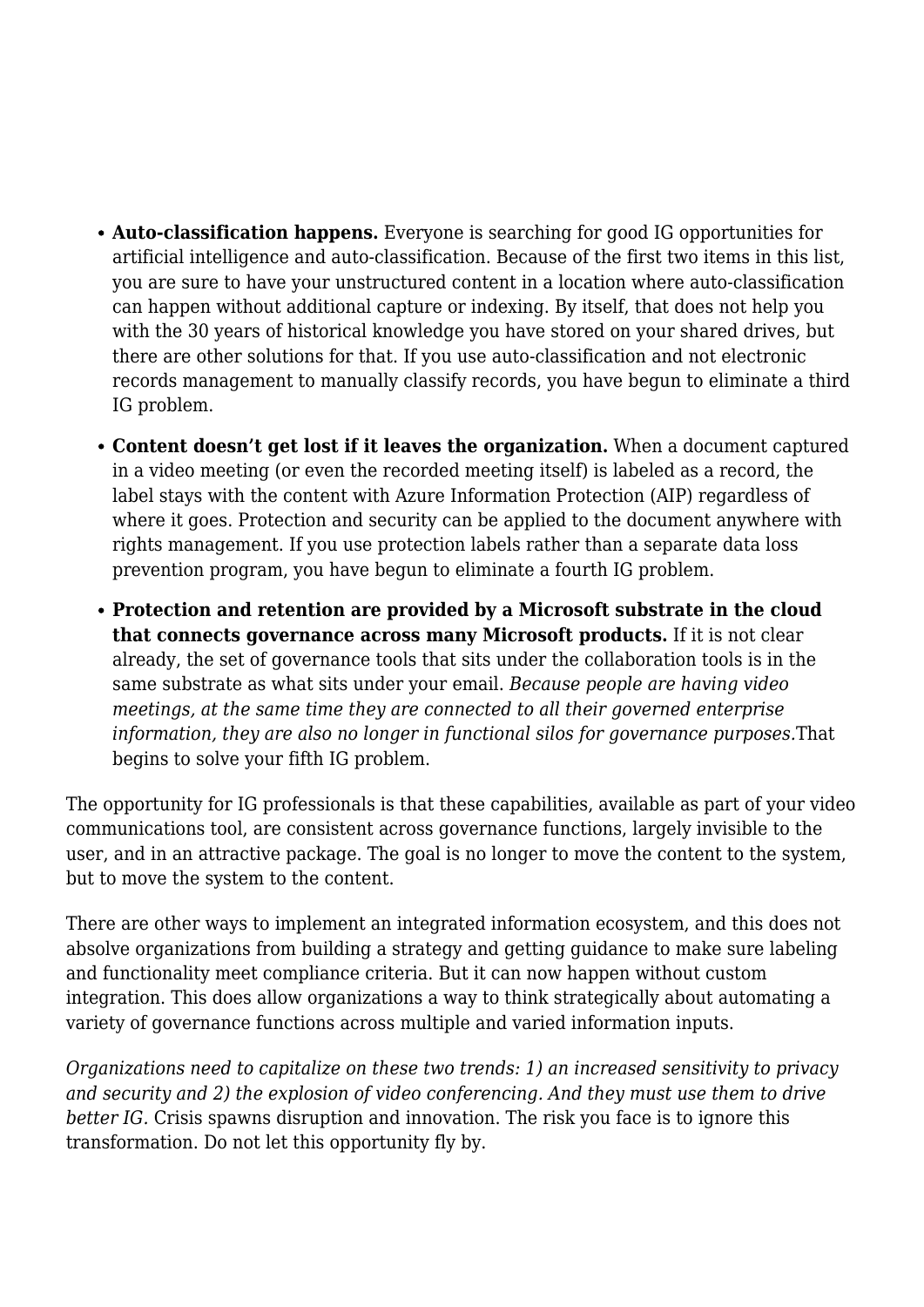

### How the Pandemic Can Affect IG in Positive Ways

**By Brian Tuemmler** 

We are in the midst of some major societal changes because of this pandemic. Whether you are struggling with staying at home or struggling with having to go to work, one thing is sure  $-$  we are all learning new wave to work with the recourses we have I see two hig shifts that could

View the **[PDF version](https://magazine.arma.org/wp-content/uploads/2020/08/Tuemmler-IG-Pandemic-1.pdf)** of the article.

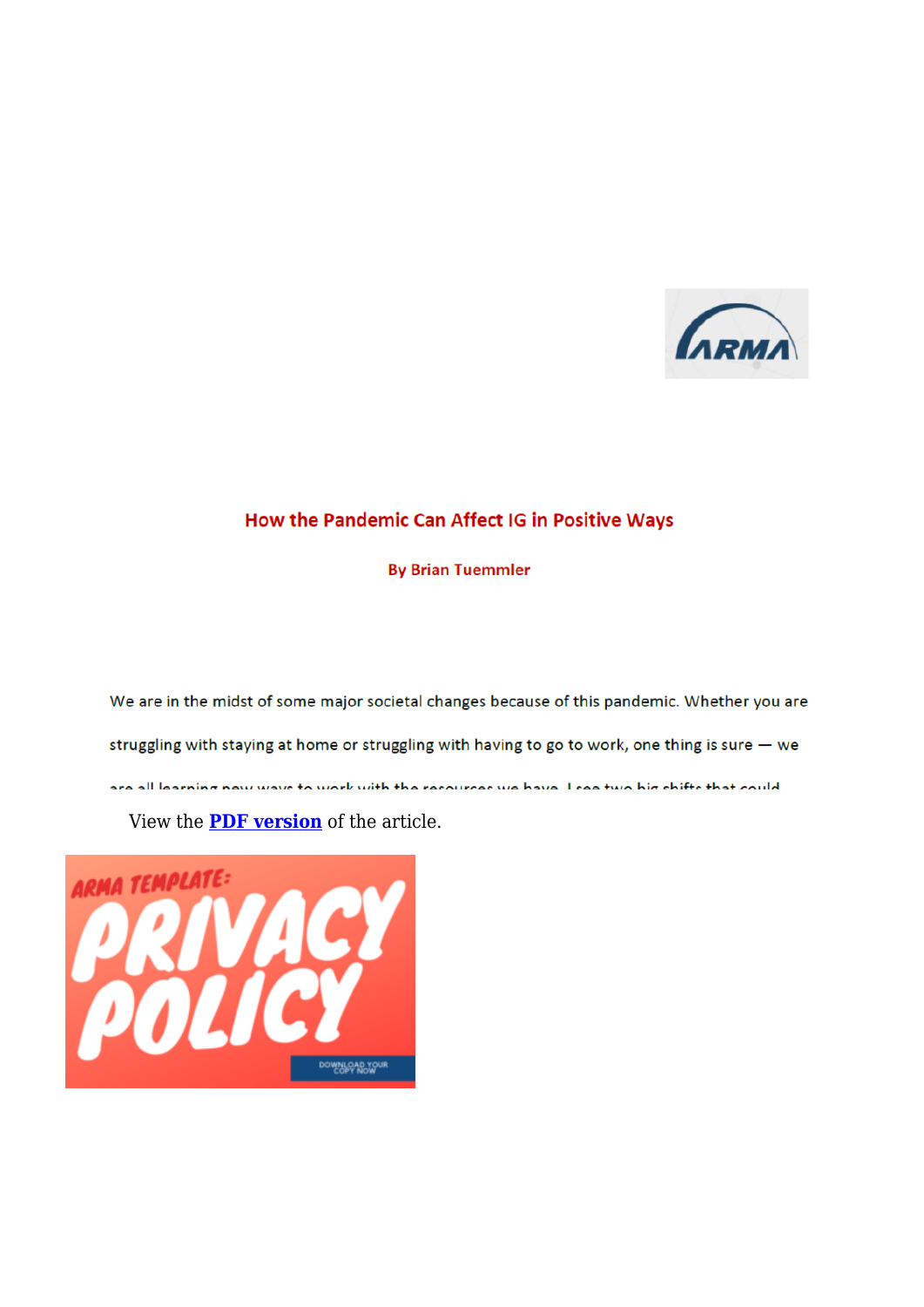## **Privacy Policy Template**

Originally developed by Jim Koziol, this Privacy Policy Template will help you establish a privacy policy at your organization or give you some ideas on how to enhance your existing privacy policy.





## **Answering Common RIM Questions About Office 365 with Erica Toelle, Microsoft MVP**

This free module provides the answers to nine questions about Office 365 that information professionals commonly ask. It's a simple and brief (about eight minutes) shortcut to solving some common pain points. The content was provided by Erica Toelle, a Microsoft MVP. There is no exam associated with this learning product. [Go To The Rapid Resource](https://armai.informz.net/ARMAI/pages/RRM_Office_365)